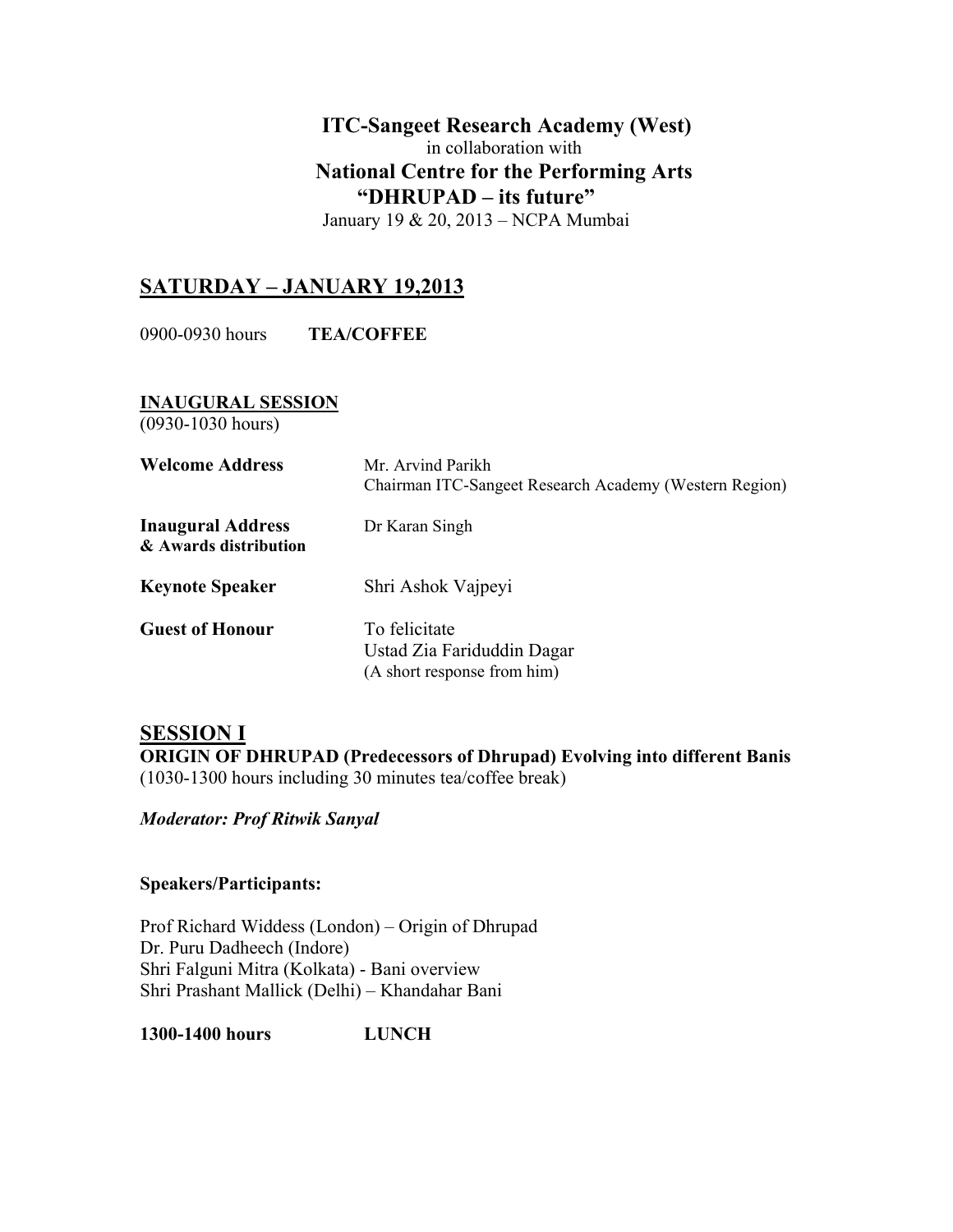## **SESSION II PROPAGATION OF DHRUPAD - During the reign of Mansingh Tomar and others**  (1400-1530 hours)

*Moderator: Shri Arvind Parikh* 

#### **Speakers/Participants:**

Prof. F 'Nalini' Delvoye (France) **"The ermergence of Dhrupad in Gujarat and Madhya Pradesh, 15th-16th centuries"**

Dr. Katherine Butler Schofield (UK) **"The Delhi kalawant biradari, 17th-19th centuries"** 

Dr. Puru Dadheech - Indore

**1530-1600 hours TEA BREAK** 

**SESSION III TRANSITION OF DHRUPAD FROM TEMPLES TO COURTS**  (1600-1730 hours)

*Moderator***:** *Dr Suvarnalata Rao*

#### **Speakers/Participants:**

Shri Uday Bhawalkar (Pune) Prof. Ritwik Sanyal (Varanasi) Shri Ramakant Gundecha (Bhopal) Shri Umakant Gundecha (Bhopal)

**1800 hours** *Godrej Dance Academy Theatre, NCPA Hindustani & Carnatic Music Recital – featuring winners of the All India Radio music competitions 2012* 

**SUNDAY – JANUARY 20, 2013**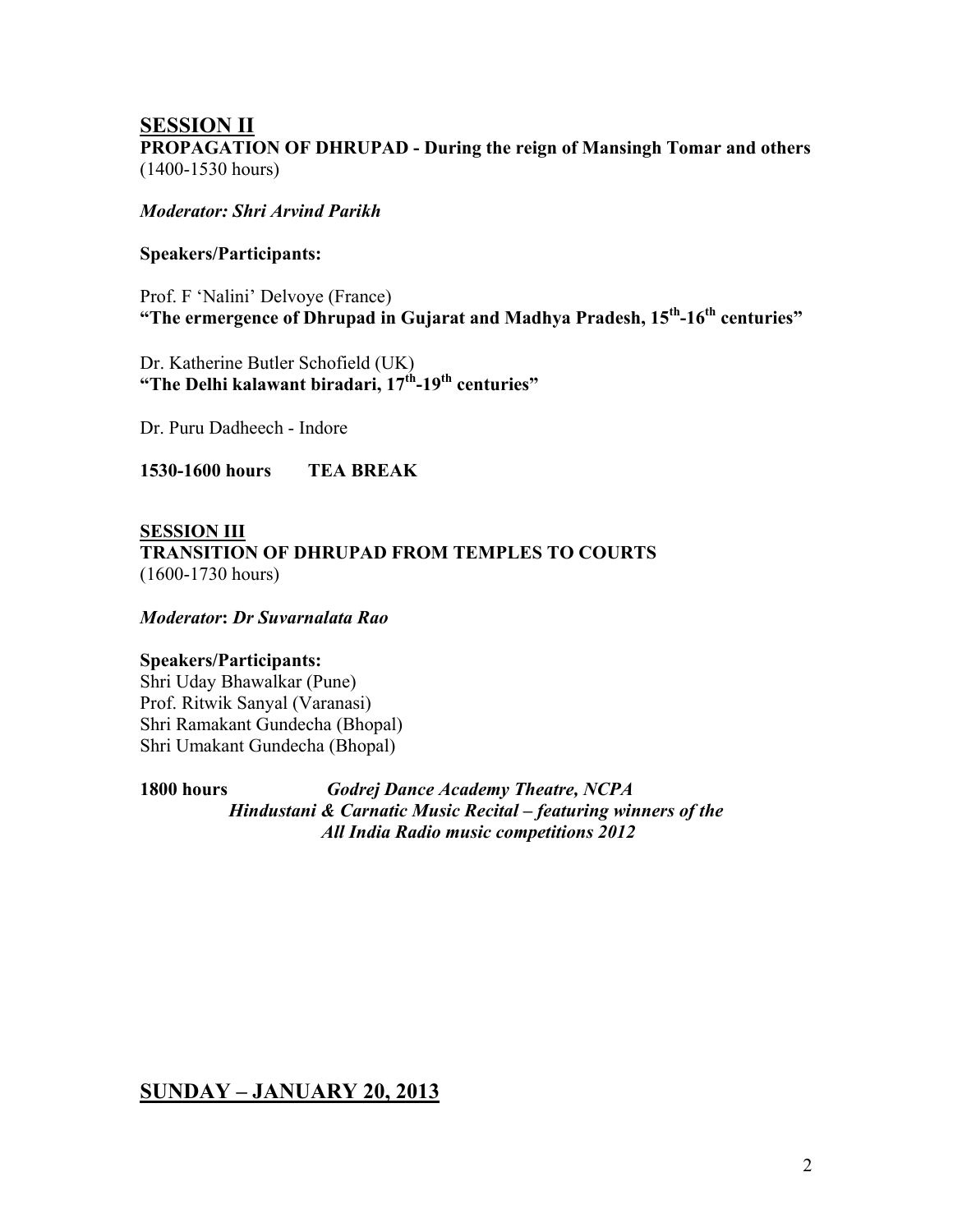0900-0930 hours **TEA/COFFEE**

**SESSION IV PRESENT/CONTEMPORARY SCENARIO (including Haveli Sangeet)**  (0930-1130 hours)

*Moderator: Shri Vijay Kichlu* 

**Speakers/Participants**  Ustad Zia Fariduddin Dagar (Mumbai) Prof. Richard Widdess (UK) Shri Prashant Mallick (Delhi) Prof. Shruti Sadolikar-Katkar (Lucknow) – Haveli Sangeet

**1130-1200 hours TEA BREAK** 

### **SESSION V**

**SAHITYA/PAD OF DHRUPAD – CHANGE IN CONTENTS**  (1200-1330 hours)

*Moderator: Shri Ashok Vajpeyi* 

#### **Speakers/Participants**

Prof. Ritwik Sanyal (Varanasi) Prof. F 'Nalini' Delvoye (France) Shri Prashant Mallick (Delhi) Shri Falguni Mitra (Kolkata)

**1330-1430 hours LUNCH** 

**SESSION VI – DHRUPAD AND INSTRUMENTS** (1430-1630 hours)

*Moderator: Shri Uday Bhawalkar* 

**Speakers/Participants**  Dr. Allyn Miner (USA) – Sitar Ustad Bahauddin Dagar (Mumbai) – Rudra Veena Ms. Nancy Lesh Kulkarni (Pune) – Cello Pt. Manik Munde (Pune) – Pakhawaj

**1630-1700 hours TEA BREAK**